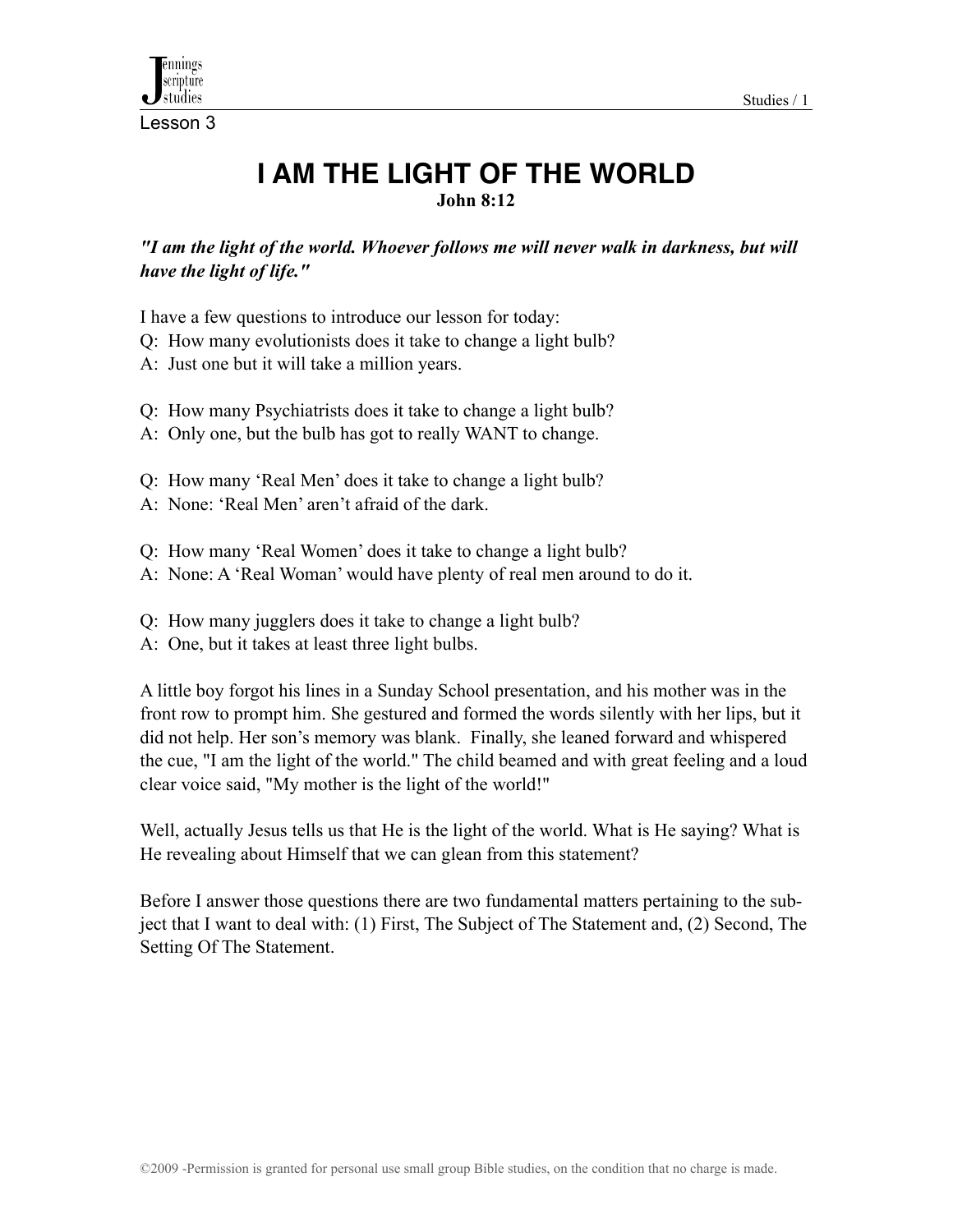#### **First, The Subject of The Statement**

The subject of the statement before us is "Light". The first recorded words of God in the Bible are. "Let there be light." The account of the original creation reads: **"**In the beginning God created the heavens and the earth. The earth was without form, and void; and darkness was on the face of the deep. And the Spirit of God was hovering over the face of the waters. Then God said, "Let there be light"; and there was light." (Gen. 1:1-3)

There are many facets to the subject of light. For instance, there is:

- (a) Natural Light The light of day, of the sun, moon and stars;
- (b) Artificial Light The discovery or electricity provides a substitute light as do lamps.
- (c) Miraculous Light "The children of Israel had light in their dwellings" (Ex. 10:23); also: "pillar of fire" led the Israelites escaping from Pharaoh (Ex 13:21)
- (d) Mental Light that is enlightenment by knowledge (Job 19:8; 1 John 2:11)
- (e) Moral & Spiritual Light The Scriptures use "light" largely in the figurative sense: Ps 119:130, "The opening of thy words gives light"; Prov. 6:23, "The law is light." Job 24:13,16 "rebel against the light"; "know not the light"; Ps. 27:1 "The Lord is my light and my salvation."
- (f) Then there is Holy Light Light which is God. John 1:5 tells us, "God is light and in him is no darkness at all." As Ps.36:9 says, "In thy light .... we see light." And David prayed, "You are my lamp, O LORD; the LORD turns my darkness into light." (II Samuel 22:29). Light is the symbol of God's holiness, purity, wisdom, glory and presence.

Before God created light we read "darkness was over the surface of the deep." The absence of light is darkness. In the Bible the main use of darkness is in contrast to light. The figurative uses of "darkness" are many. It is used as a symbol of:

- (a) moral depravity;
- (b) the walk and work of the wicked (Ps 82:5; Prov 2:13; John 3:19; Rom 13:12);
- (c) the condition of the wicked they "sit in darkness" (Ps  $107:10$ );
- (d) the destiny of the wicked "cast into the outer darkness." (Matt 8:12)

The darkness that shrouded the early earth was literal darkness – the absence of natural light. But a deeper darkness exists on this world and that is spiritual and moral darkness. It was for the purpose of dispelling this darkness that Jesus came and He said, "I am the light of the world."

Light – that is what Jesus declared Himself to be when He said, "I am the light of the world." Jesus was not simply saying that he was "a" light or that he was "another"; He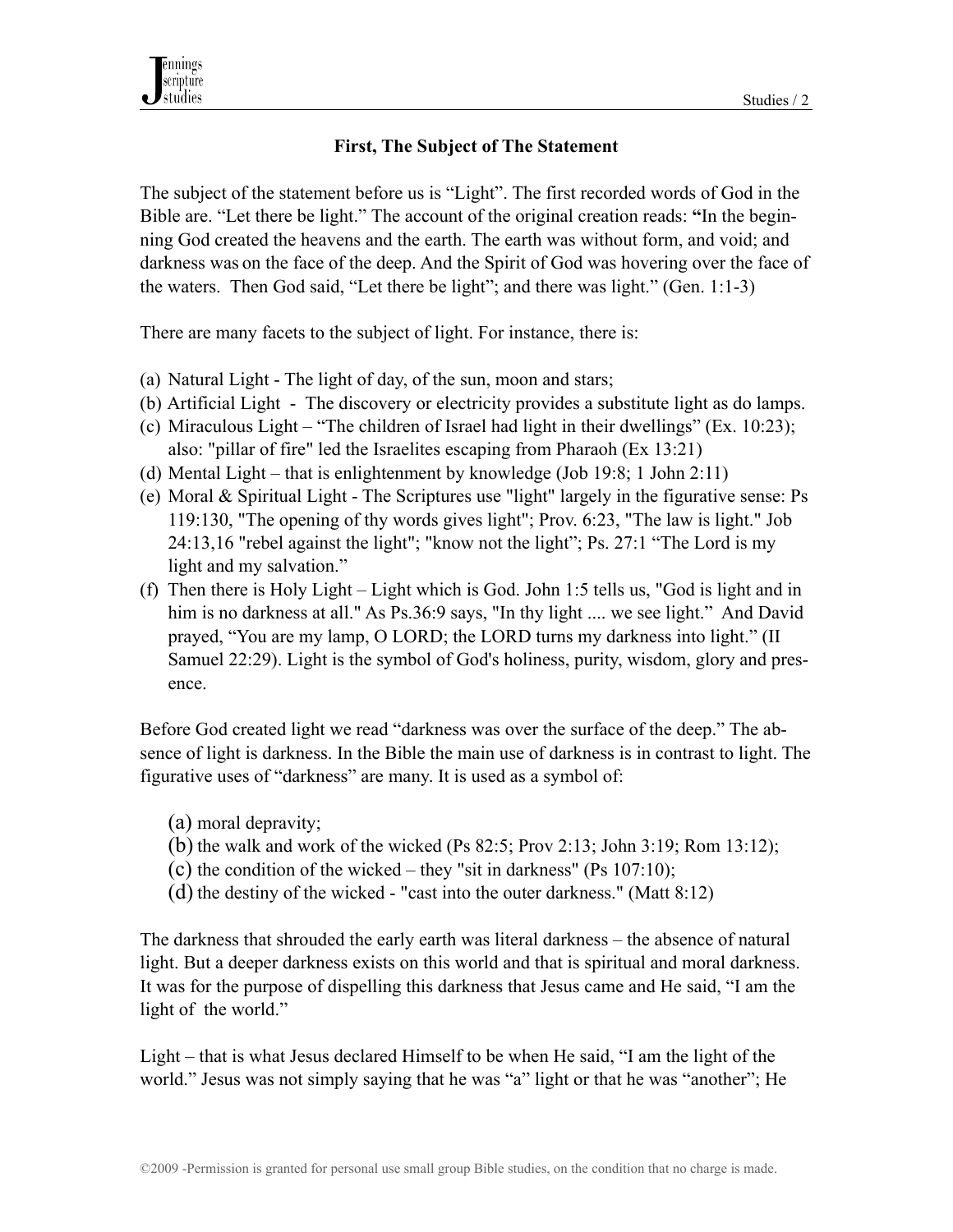was not saying that He had the light or even that He is the way to the light. He is declaring that He is the one and only light of the world!

- Before He created the sun, moon, and stars He was The Light;
- Before He created the heavens and the earth He was The Light;
- Before He created the fish in the sea, the beasts of the field, the birds in the air - He was The Light;
- Before He created Adam and Eve He was The Light.

As the song writer stated it:

 *"The whole world was lost in the darkness of sin, The light of the world is Jesus; Like sunshine at noonday His glory shone in, The light of the world is Jesus."*

But why did Jesus make that statement when He did? The answer takes us to the setting for the statement.

# **Second, The Setting For The Statement**

The setting for Jesus' statement was during the Feast of Tabernacles also referred to as The Feast of Booths. In John 7:2-5 we read, "Now the Jews' Feast of Tabernacles was at hand. His brothers therefore said to Him, "Depart from here and go into Judea, that Your disciples also may see the works that You are doing. For no one does anything in secret while he himself seeks to be known openly. If You do these things, show Yourself to the world." For even His brothers did not believe in Him."

Jesus went to Jerusalem where the celebration was going on and in John 7:37 we read, "Now on the last day, the great day of the feast, Jesus stood and cried out, saying, "If anyone is thirsty, let him come to Me and drink."

The Feast of Tabernacles was the general harvest festival, and the anniversary of the beginnings of the wanderings in the wilderness. (References to the Feast of Tabernacles in the Bible are many including Ex 23:16; 34:22; Lev 23:33-36,39-43; Num 29:12-32; Deut 16:13-16; Ezra 3:4; and Zech 14:16,18-19.)

The Feast of the Tabernacles is the last of the seven annual feasts of Israel commanded by God, and one of the three feasts that all Jews were required to attend. For seven days each year the Jews celebrated the Feast of the Tabernacles. God had inaugurated this feast to help the people of Israel to remember that for forty years they had wandered in the wilderness before God finally brought them into the Promised Land.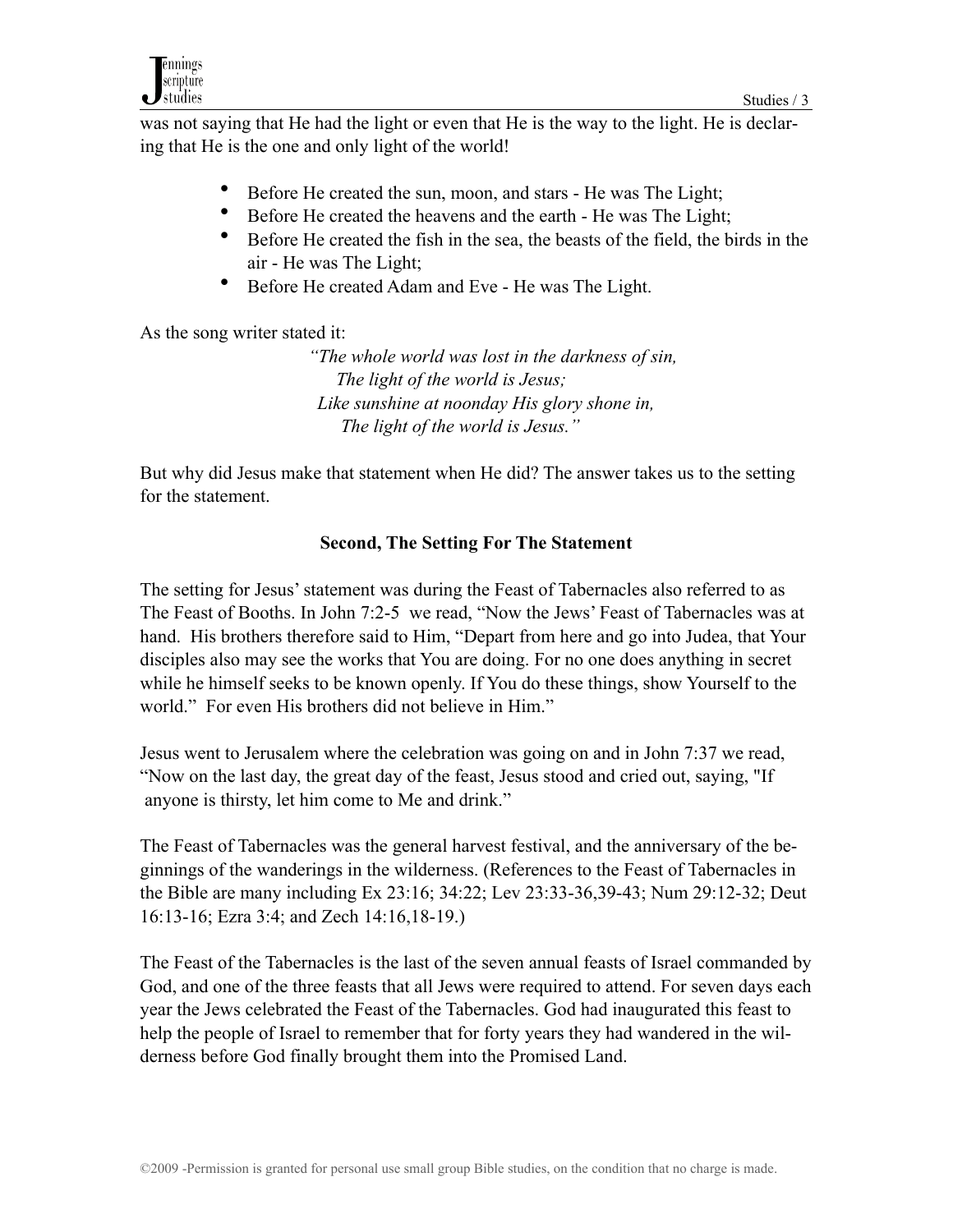There are two important aspects to the way the Jews celebrated the Feast Tabernacles that made it very different from any of the other annual feasts:

- (a) The first was that for those seven days the entire nation camped out. That is, every family moved outdoors into temporary shelters made of branches and leaves to remind themselves of the hardships that their ancestors had under-gone while living in tents during the 40 years in the wilderness.
- (b) The second was that on the opening night of the celebration giant Menorah or candelabras were erected in the Temple Court. Each was reported to be 75 ft. tall, with huge bowls at the top. Each bowl held 10 gallons of oil. The wicks were made from the old, no longer useable garments of the priests. Then with great pomp and ceremony the bowls were lighted.

 Ancient accounts tell us that the light from these huge candelabra literally lit up the streets of Jerusalem. At the end of the feast, the lights were purposely put out. Why? because the Messiah had not yet come. Some scholars suggest that it is at this point that Jesus makes his declaration. Every Jewish person knew the significance of the menorahs. They represented the presence of God among the Israelites in the wilderness in the form of the Shekinah Glory. It was this visible presence of God in the form of a cloud by day and fire cloud by night that guided the children of Israel.

 It was in this setting that Jesus made this enlightening announcement: "I am the light of the world. He who follows Me shall not walk in darkness, but have the light of life." (John 8:12)

 With this background of The Subject of Jesus' Statement and the Setting of Jesus' Statement, let us move along to focus upon the One who made the statement and its impact upon us. We will do that by examining three areas:

#### **I. THE VERIFICATION OF HIS CLAIM TO BE LIGHT**

#### **A. His Claim Is Verified By Former Prophesies.**

Consider the prophecy in Isaiah 9 **-"**Nevertheless the gloom will not *be* upon her who is distressed, as when at first He lightly esteemed the land of Zebulun and the land of Naphtali, and afterward more heavily oppressed her, by the way of the sea, beyond the Jordan, in Galilee of the Gentiles. The people who walked in darkness have seen a great light; those who dwelt in the land of the shadow of death, upon them a light has shined." (Isaiah 9:1-2)

 1. Naphtali -"The territory was bounded on the East by the Sea of Galilee and the upper reaches of the Jordan." (ISBY)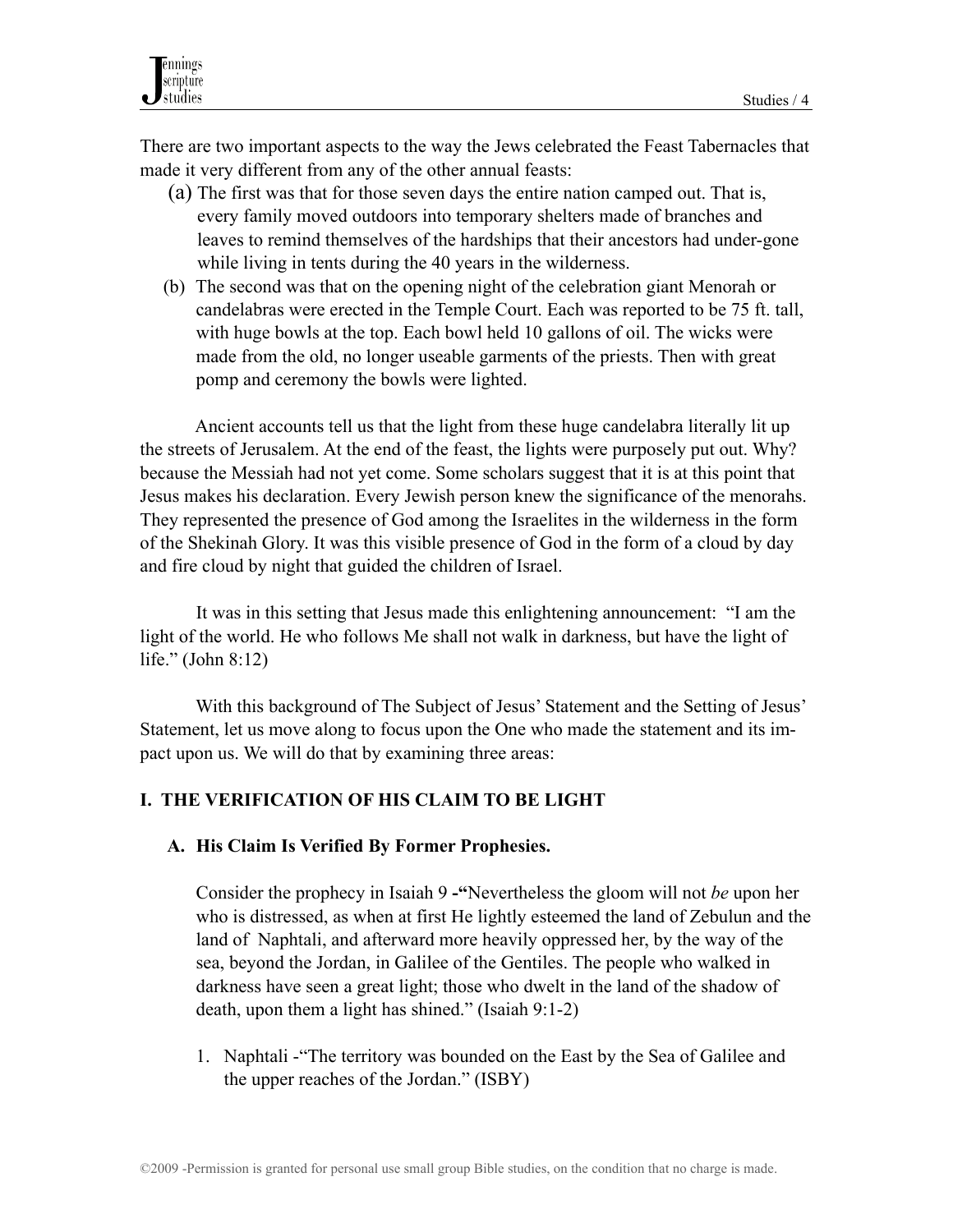2. Zebulun - Josephus, the Jewish historian says, Zebulun included the land which was west of the Sea of Galilee and around Mt. Carmel. Both areas were in upper Galilee. Jesus was from Galilee, (Matt.3:13 etc) Nazareth was in Zebulun.

 Four verses later we read: "For to us a child is born, to us a son is given, and the government will be on his shoulders. And he will be called Wonderful Counselor, Mighty God, Everlasting Father, Prince of Peace." (Isa 9:6)

Isaiah prophesied additionally: **"**I will also give You as a light to the Gentiles, that You should be My salvation to the ends of the earth." (Isa.49:6-7) Note: "You"is capitalized!This is a prophecy generally of Israel but specifically of Messiah.

Zechariah, the father of John the Baptist, prophesied of the coming Christ in Luke 1:78-79 – "the Dayspring from on high has visited us; to give light to those who sit in darkness and the shadow of death, to guide our feet into the way of peace."

 Based upon these and many other promises, those living under the O.T. economy looked forward to the coming of the Messiah, the Light Who would illuminate their darkness .

#### **B. His Claim Is Verified By Fulfilled Prophecies.**

Matt. 4:12-16 **– "**Now when Jesus heard that John had been put in prison, He departed to Galilee. and leaving Nazareth, He came and dwelt in Capernaum, which is by the sea, in the regions of Zebulun and Naphtali, that it might be fulfilled which was spoken by Isaiah the prophet, saying: " The land of Zebulun and the land of Naphtali, by the way of the sea, beyond the Jordan, Galilee of the Gentiles: The people who sat in darkness have seen a great light, and upon those who sat in the region and shadow of death Light has dawned."

 Luke 2:30-32 When Jesus was 8 days old they took Him to the Temple for circumcision and Simeon, taking the baby Jesus in his arms said, "my eyes have seen your salvation, which you have prepared in the sight of all people, a light for revelation to the Gentiles and for glory to your people Israel."

John 1:4 "In Him was life, and the life was the Light of men."

 II Cor. 4:5-6 "For we do not preach ourselves but Christ Jesus as Lord, and ourselves as your bond-servants for Jesus' sake. For God, who said, "Light shall shine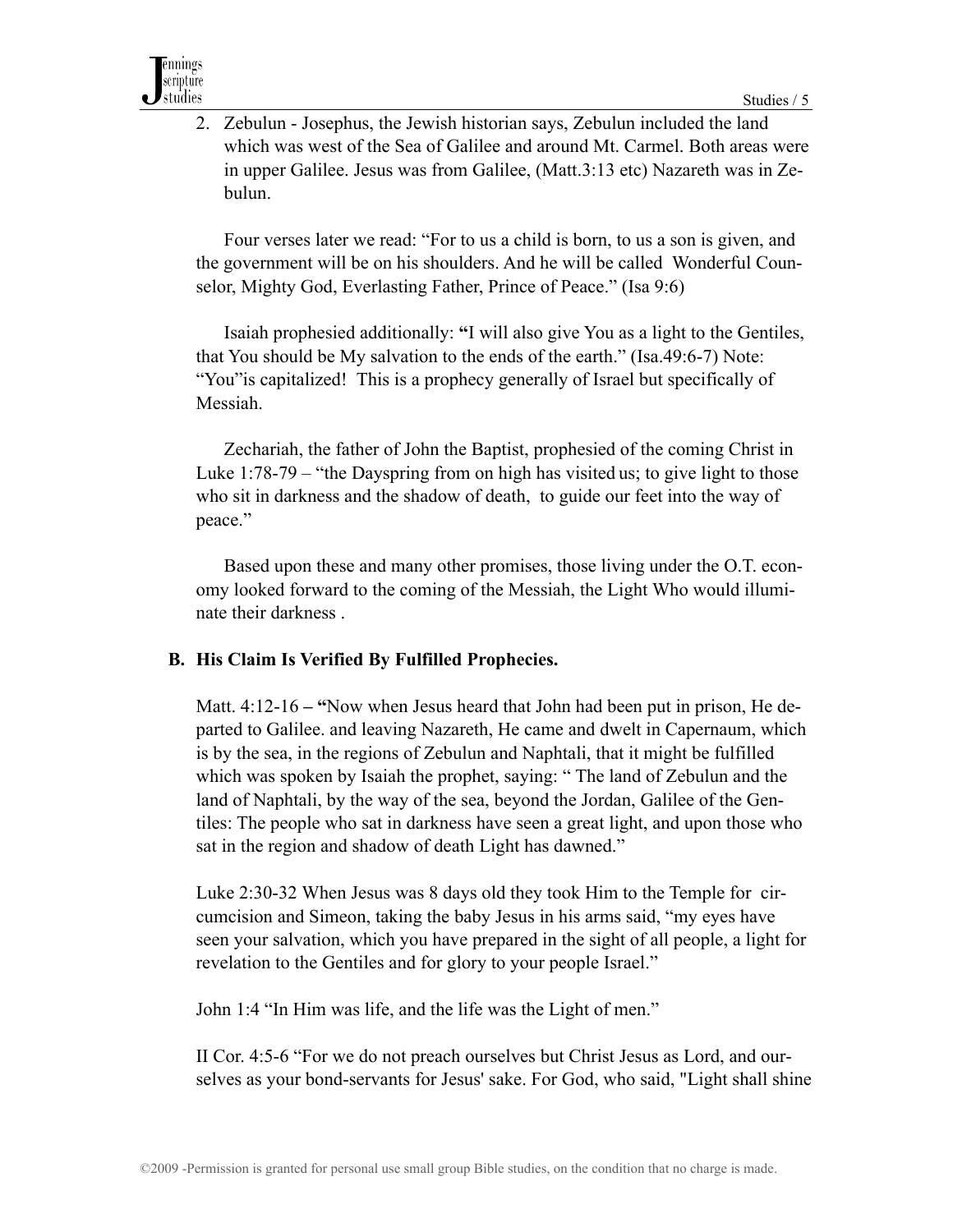out of darkness," is the One who has shone in our hearts to give the Light of the knowledge of the glory of God in the face of Christ."

 These are some of the N.T. scriptures that verify that Jesus is Light. But, there is more:

# **C. His Claim Is Verified By Future Prophecies.**

 **"**The city had no need of the sun or of the moon to shine in it,for the glory of God illuminated it. The Lamb *is* its light." (Rev.21:23)

 Jesus' claim to be the Light of the world is verified by prophesies made in the O.T. and fulfilled in the N.T. and also by prophecies yet to be fulfilled. There can be no doubt that Jesus was and is Who He claimed to be.

A legitimate question is this: is there visible proof of His claim to being "Light"? Yes! Notice:

# **II. THE VISUALIZATION OF HIS CREDENTIALS OF LIGHT**

# **A. He Was Visualized As Light On The Mountain Top.**

 Look at Christ's transfiguration: "He was transfigured before them; and His face shone like the sun, and His garments became as white as light" (Matt.17:2)*.* 

#### **B. He Was Visualized As Light On The Damascus Road.**

 Paul's conversion account reads like this: "Now it happened, as I journeyed and came near Damascus at about noon, suddenly a great light from heaven shone around me and I fell to the ground and heard a voice saying to me, 'Saul, Saul, why are you persecuting Me?' So I answered, 'Who are You, Lord?' And He said to me, 'I am Jesus of Nazareth whom you are persecuting.' "And those who were with me indeed saw the light and were afraid, but they did not hear the voice of Him who spoke to me." (Acts 22:6-9)

#### **C. He Was Visualized As Light On The Island Of Patmos.**

John met Jesus on Patmos, said: "I was in the Spirit on the Lord's Day, and I heard behind me a loud voice, as of a trumpet, saying, "I am the Alpha and the Omega, the First and the Last…..Then I turned to see the voice that spoke with me. And having turned I saw seven golden lampstands, and in the midst of the seven lampstands One like the Son of Man, clothed with a garment down to the feet and girded about the chest with a golden band. His head and hair *were* white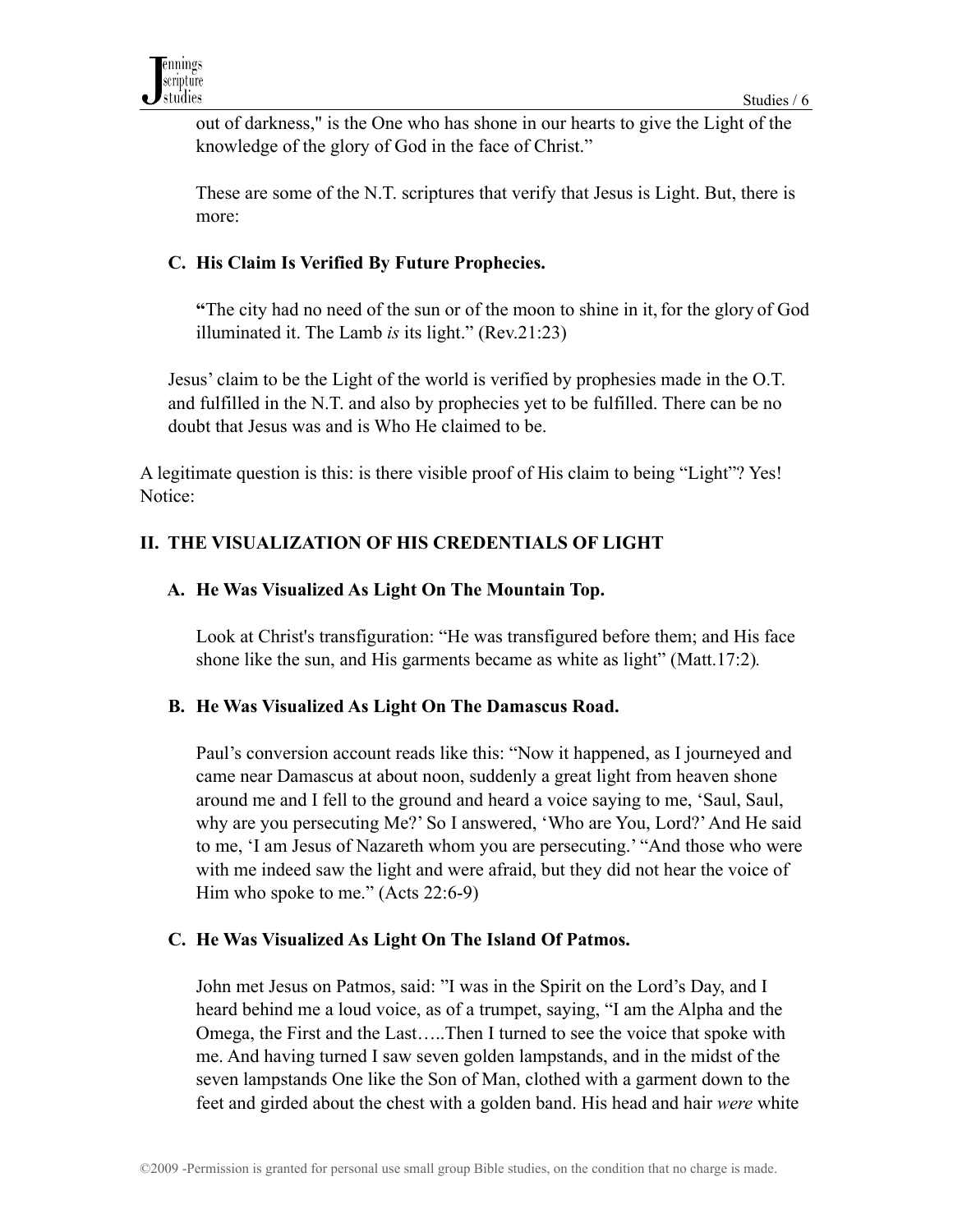like wool, as white as snow, and His eyes like a flame of fire; His feet *were* like fine brass, as if refined in a furnace, and His voice as the sound of many waters; He had in His right hand seven stars, out of His mouth went a sharp two-edged sword, and His countenance *was* like the sun shining in its strength. And when I saw Him, I fell at His feet as dead."(Rev 1:10 & 12-16 )

 In these scriptures we have the testimonies of credible witnesses who saw Jesus Christ, at different times and in different places, manifested as Light. We do not need these visualizations to authenticate Jesus' words – His word is enough for us – but these visualizations recorded in Holy Scripture verify Jesus' claim that He is indeed "The Light of the world."

We turn now to reflect on how this truth impacts those of us who are followers of Him Who is "Light of the world."

# **III. THE VALIDATION OF HIS CHURCH AS LIGHT**

The Lord Jesus made a second startling statement about His being "the light of the world." In John 9:5 He said, "as long as I am in the world, I am the light of the world." That is a very interesting statement.

 After Jesus' departure, is the world to be left without His light? Will it once again be plunged into despair and darkness without light to guide mankind?

 No! for God does not leave Himself without a witness. God's plan and program continues as Jesus outlined to His disciples in Matthew chapter five: "You are the light of the world. A city that is set on a hill cannot be hidden. Nor do they light a lamp and put it under a basket, but on a lampstand, and it gives light to all who are in the house. Let your light so shine before men, that they may see your good works and glorify your Father in heaven." (Matt 5:14-16)

 This saying of Jesus – "I am the light of the world" – is the only one of the "I Am" statements that Jesus applied to His followers. Here, is the Master's Mandate to His followers. We have: (1) Our calling; (2) Our commission and (3) Our conduct, set out for us.

# **A. Our Calling - "You are the light of the world."**

Notice Two Announcements: "I Am the light of the world"; "You are the light of the world." That is an awesome privilege and responsibility. Jesus said of John the Baptist, "He was a burning and a shining light." (John 5:35) There is no shining without burning! Are you on fire for God?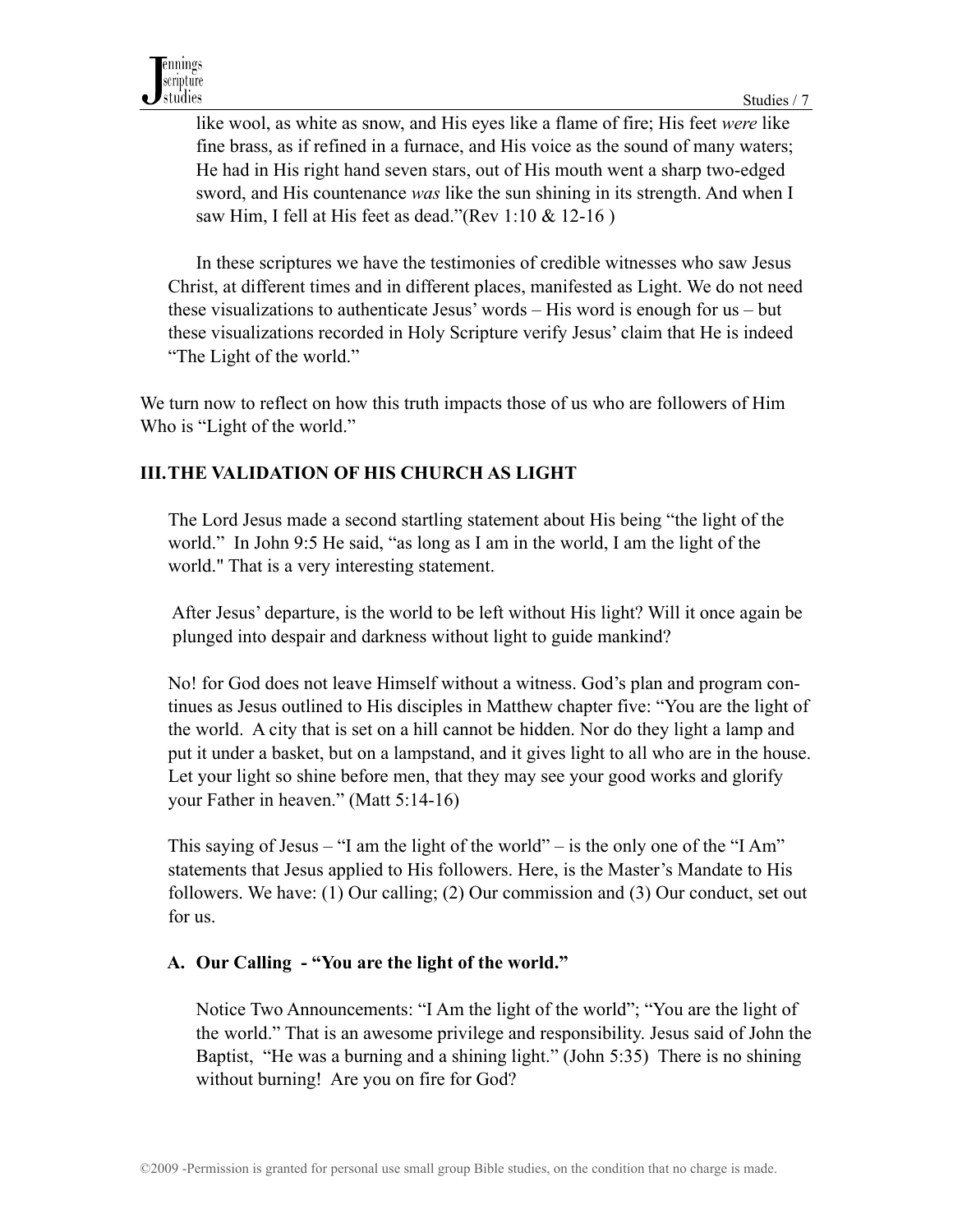# **B. Our Commission. – "Let your light so shine before men."**

 Notice two arena's: "a city on hill" - that's a public light and "house" - that's private light. One is more obvious, one is more obscure; one is before all of society, one before all of the family.

# **C. Our Conduct.–"they may see your good works and glorify your Father in heaven."**

Notice two activities here: Our work: "good works" and our worship: "glorify your Father." Our work and our worship go together!

 We are to be what Christ was in relation to the world of darkness. He was "The Light", we are "Lights." What an awesome assignment! Therefore, our calling, commission and conduct must bring glory to our heavenly Father, thereby validating who Christ says we are, light!

 Our light is a derived light. It is an indirect light. The light we have isn't from ourselves, but from God. Ours is a borrowed light. It is derived from another source. Think of the sun and the moon. The moon has no light of its own; it simply reflects the radiant light of the sun. We have to remember that if anything is standing between us and God, we will not reflect His light. We should purpose in our hearts to rid ourselves of anything that stands between us and Christ, The Light.

#### **SUMMATION**

- 1. We have analyzed the statement and setting of the statement that Jesus made when He said, "I am the Light of the world."
- 2. We have briefly examined the:
	- **THE VERIFICATION OF HIS CLAIM TO BE LIGHT**
	- **THE VISUALIZATION OF HIS CREDENTIALS OF LIGHT**
	- **THE VALIDATION OF HIS CHURCH AS LIGHT**

# **CONCLUSION**

Do you realize there is a physical disorder caused my lack of light? It is called *Seasonal Affective Disorder Syndrome* or S.A.D.S.

 It is caused by a lack of exposure to sunlight, which in turn alters a person's brain chemistry. During the fall and winter months when the hours of daylight are shorter, less